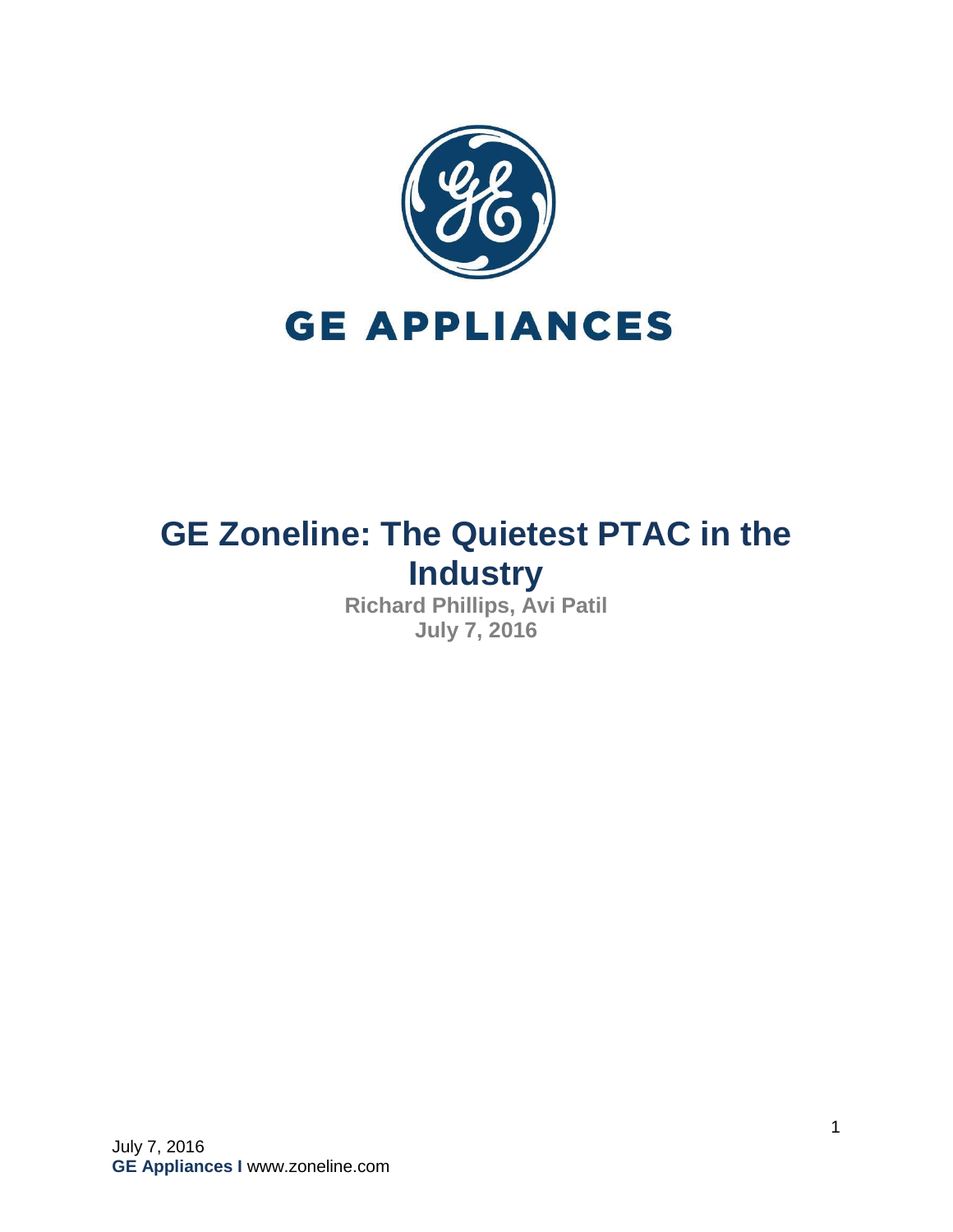## <span id="page-1-0"></span>**Abstract**

With increasing customer expectations for comfortable and quiet rooms, the Packaged Terminal Air Conditioner (PTAC) plays a vital role in overall guest satisfaction. Additionally, with the advent of 100% satisfaction guarantees, online hotel reviews, and social media, there is an increased sensitivity to the guest experience. This paper will provide an in-depth look at PTAC acoustics and offer comparisons between the new GE Zoneline and other PTACs in the marketplace. Third party testing was conducted at two different laboratories to evaluate the acoustic performance of the PTACs in this study. The results of this study show that the GE Zoneline is the quietest PTAC in the industry.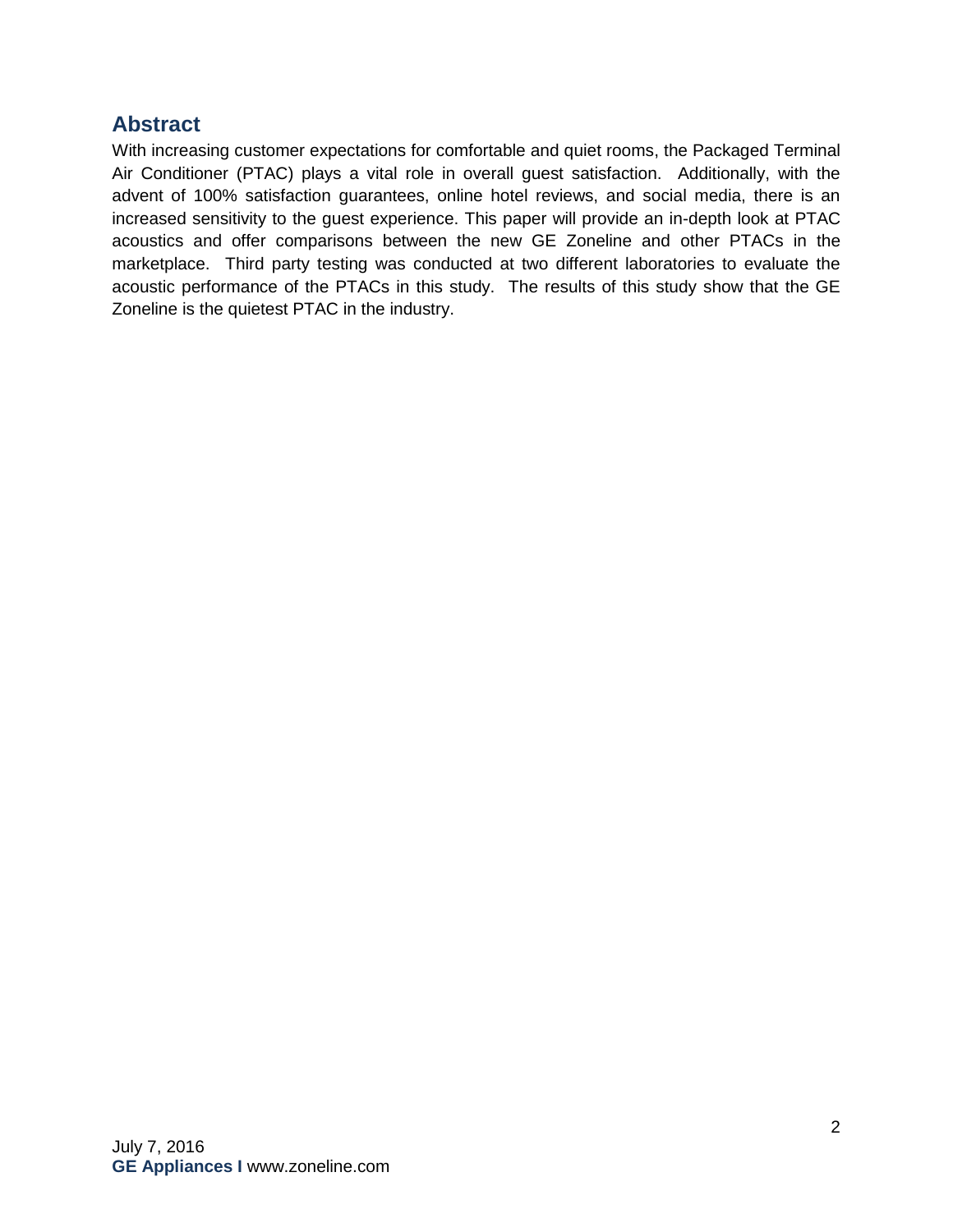# <span id="page-2-0"></span>**Table of Contents**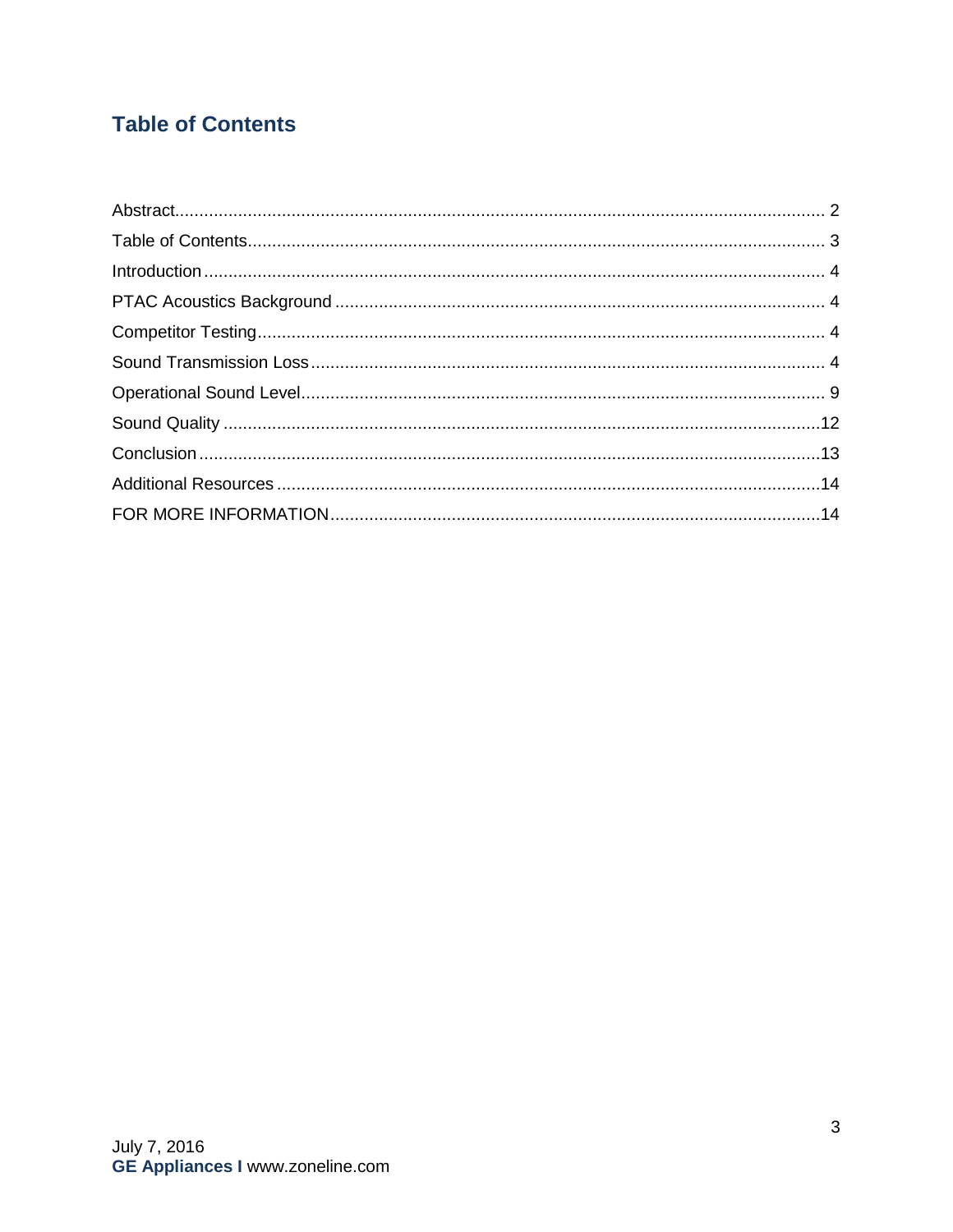#### <span id="page-3-0"></span>**Introduction**

With increasing customer expectations for comfortable and quiet rooms, the Packaged Terminal Air Conditioner (PTAC) plays a vital role in overall guest satisfaction. Additionally, with the advent of 100% satisfaction guarantees, online hotel reviews, and social media, there is an increased sensitivity to the guest experience. This white paper will provide an in-depth look at PTAC acoustics and offer comparisons between the new GE Zoneline and other PTACs in the marketplace.

#### <span id="page-3-1"></span>**PTAC Acoustics Background**

The discussion of PTAC acoustics can be divided into three categories; sound transmission loss, operational sound, and sound quality. Sound transmission loss is a measure of the ability of a barrier to stop sound from passing through. Since the PTAC is a component of the building exterior (envelope), the ability of the PTAC to block sound from outdoors is often specified by architects designing the building. Operational sound is a measure of the sound generated by the PTAC. The PTAC has three sources that generate sound; the indoor fan, the outdoor fan and the compressor. The operational sound level is recorded when all three sources are active, during high cool mode operation. Lastly, sound quality is the subjective evaluation of the sound which the PTAC generates during operation.

#### <span id="page-3-2"></span>**Competitor Testing**

The following sections describe the mechanisms of sound transmission and operational sound, while also providing third party results of the GE Zoneline vs competitor PTACs. Extensive measures were taken to ensure a fair comparison between the GE Zoneline and competitor PTACs. First, all PTACs tested were of the same capacity range (approximately 12,000 BTU) and were all base model heat pumps. Secondly, to account for variation, three of each PTAC was tested. The units were shipped directly to and unboxed at the third party laboratory. All units were installed in the appropriate manufacturer's wall sleeve with the appropriate manufacturer's outdoor grill, and were not modified in any way. Lastly, two separate third party laboratories were utilized to ensure the validity of the results. **The results prove that the GE Zoneline offers the best sound performance compared to competitor products tested.**

#### <span id="page-3-3"></span>**Sound Transmission Loss**

When the sound from outdoor sources (such as traffic noise) reaches the PTAC, some of the sound is reflected back, some of the sound is absorbed by the unit and the remainder of the sound is transmitted into the room. Sound transmission loss through a PTAC is the measure of sound lost during the transmission of sound from outdoors to indoors. As the sound lost during transmission increases there is less sound remaining to reach the guest. Therefore, high transmission loss is indicative of a good sound barrier.

Transmission loss is measured using ASTM E90: Standard Method for Laboratory Measurement of Airborne Sound Transmission Loss of Building Partitions. This method for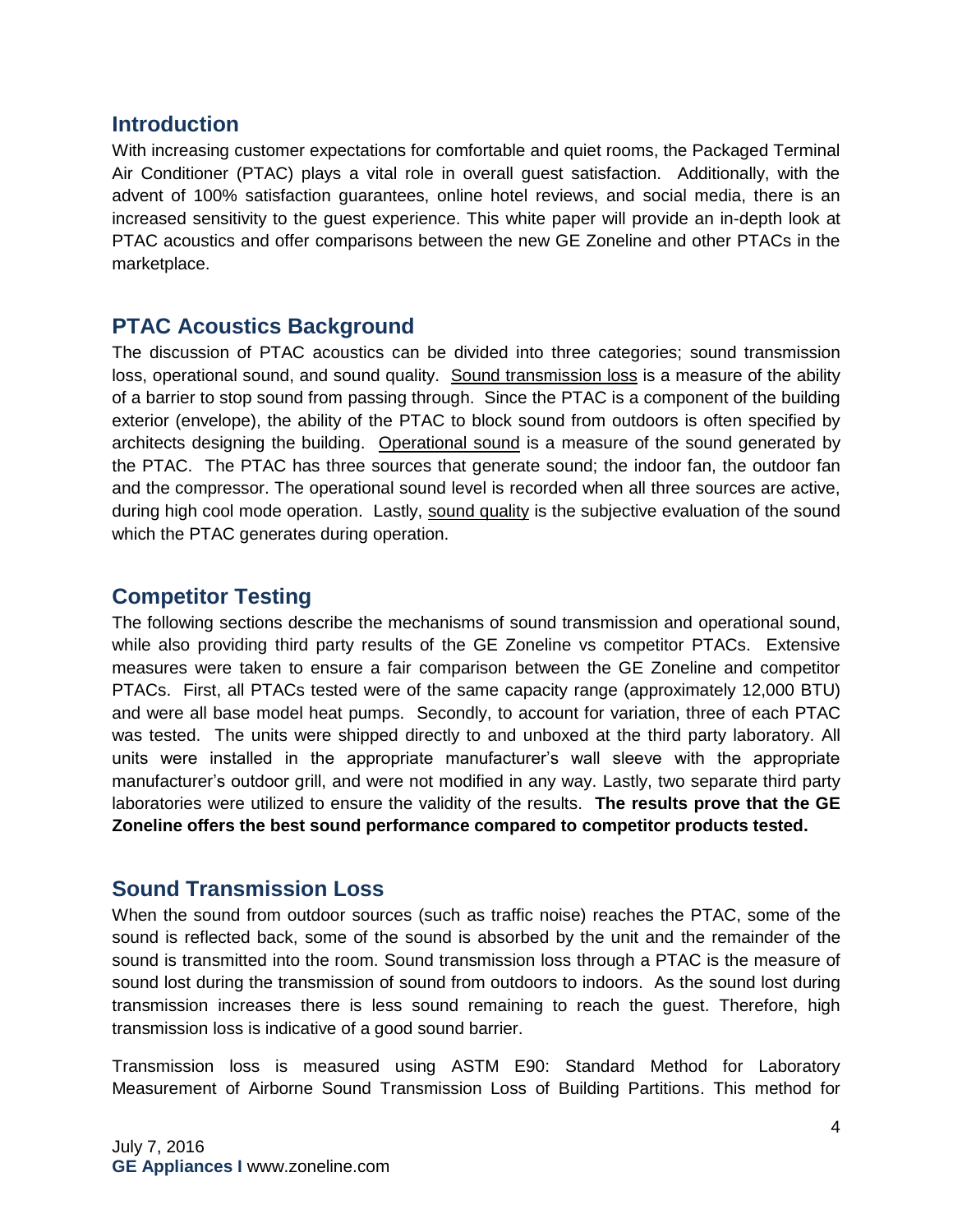determining transmission loss is generally conducted utilizing two adjacent and isolated reverberant rooms, with an opening in the walls between the two rooms (shown in Figure 1).



Figure 1: Typical setup for conducting ASTM E90

The PTAC is placed in the opening in the wall between the two rooms (commonly referred to as the filler wall). One of the rooms contains a speaker that produces pink noise that typically ranges from 80 Hz to 10,000 Hz and has amplitude of 100 decibels or higher. This room is appropriately called the source room. Also located in the source room is a rotating microphone that measures the sound in the source room. The adjacent room, named the receiving room, contains a rotating microphone that measures the sound in the receiving room. It is important to note that during this test the PTAC is not operating, as sound transmission loss is simply a measure of how much sound is blocked by the PTAC.

It is very common for the results of ASTM E90 to be presented as single number ratings to make it easier to compare two PTACs. The two most common ratings for sound transmission loss are Sound Transmission Class (STC) and Outdoor Indoor Transmission Class (OITC).

**STC Rating:** The new GE Zoneline has an STC rating of 29. The STC rating indicates the ability for the PTAC to stop sound from transmitting from the outside to the inside. Specifically, the frequency of sound that STC takes into consideration is from 125 Hz to 4000 Hz. A higher STC rating indicates superior performance. STC results were averaged for the three PTACs tested for each manufacturer and rounded down to the nearest class. The STC results generated from the first third party laboratory are shown in Figure 2.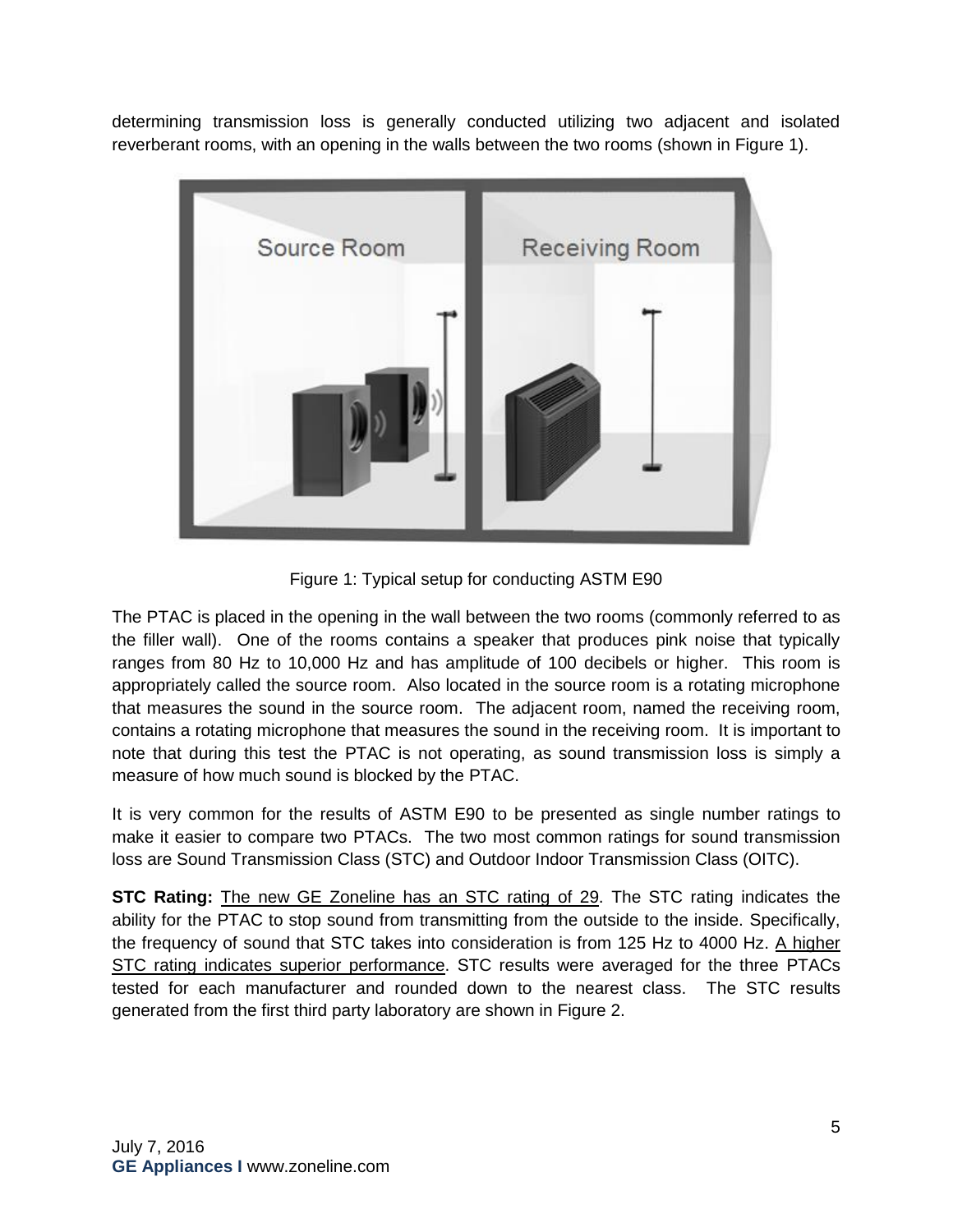

Figure 2: STC results from the first third party laboratory

The results show that the GE Zoneline has the highest STC when compared to the competitors tested, even when compared to the Amana Q Series product which is specifically marketed for acoustic performance. This means that the GE Zoneline will block more outdoor sound from reaching the hotel guest when compared to the competitors tested. The two highest performing PTACs (GE Zoneline and Amana Q Series) were tested at a second third party, to confirm GE Zoneline superior STC performance.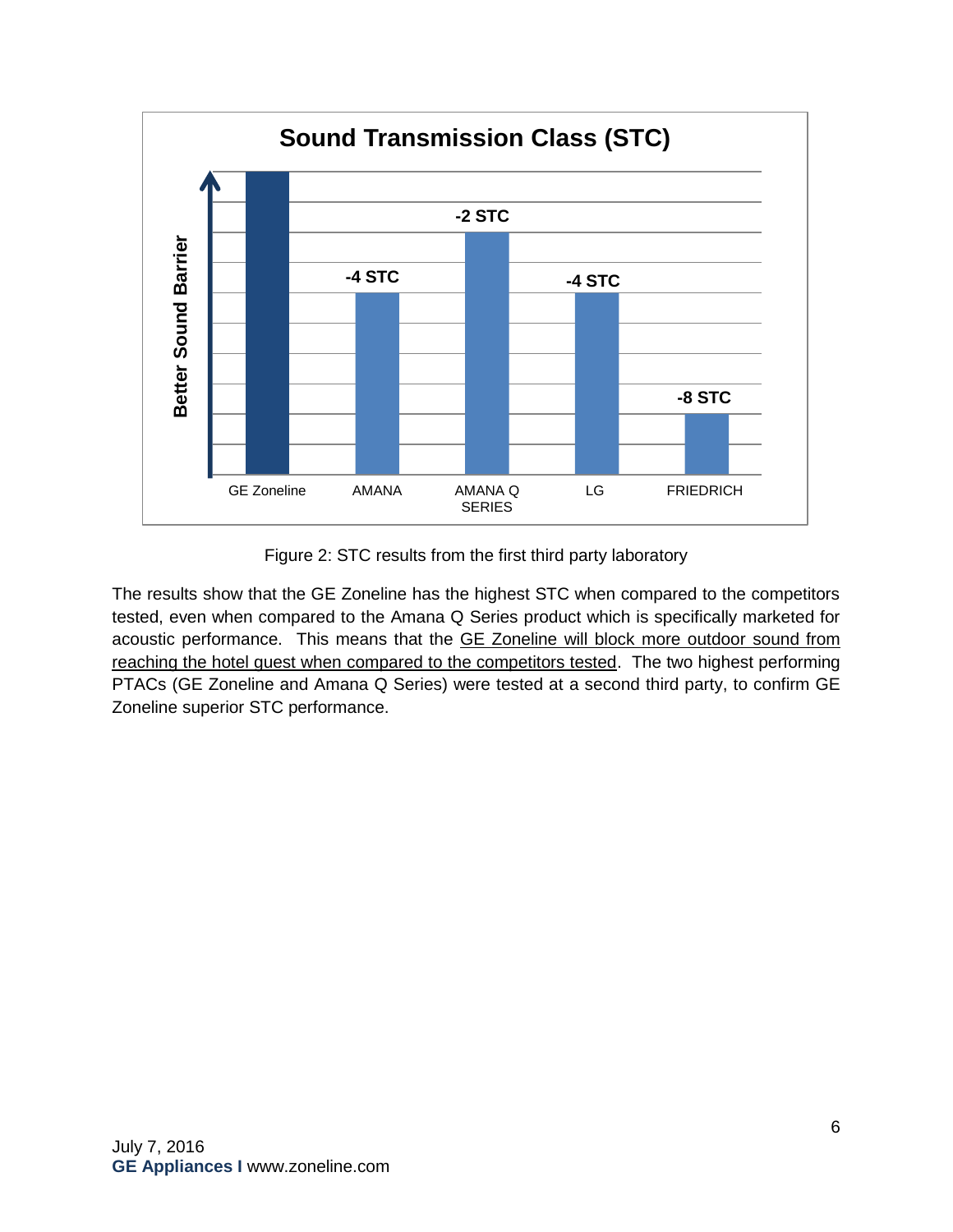

Figure 3: STC results at second third party laboratory

In the tests performed by the second third party laboratory, the GE Zoneline outperforms the Amana Q Series (shown in Figure 3). Small differences in STC between labs are not uncommon and can be attributed to differences in laboratory setup and filler wall variation. There was no work done to correlate the two third party labs, but both labs are accredited to run ASTM E90 and confirm that the GE Zoneline is superior in STC to the Amana Q Series PTAC.

**OITC Rating:** The new GE Zoneline has an OITC rating of 21. OITC, like STC, is determined using ASTM E90. However, the rating weighs heavily towards the lower frequencies. Since most of the traffic noise is dominated by the lower frequencies, **OITC is considered a better indicator of PTAC's ability to block sound from being transmitted from outside to inside in most hospitality installations.** Like STC, a higher OITC rating indicates superior performance. OITC results were averaged for the three PTACs tested for each manufacturer and rounded down to the nearest class. The results from the third party lab testing are shown in Figure 4.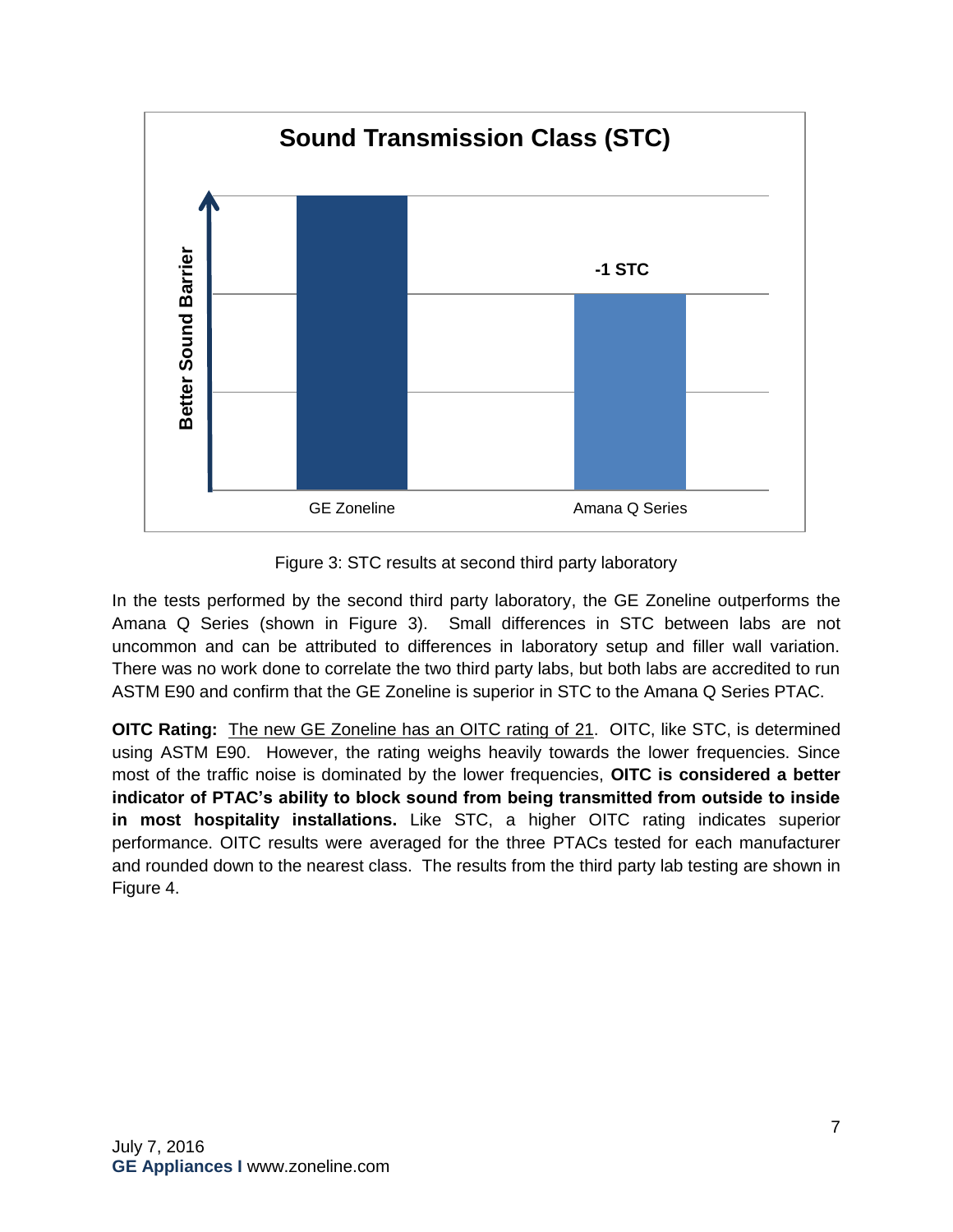

Figure 4: OITC results at the first third party laboratory

The results show that the GE Zoneline has the highest OITC when compared to the competitors tested, even when compared to the Amana Q Series. This means that the GE Zoneline will block more outdoor sound (traffic noise, etc.) from reaching the hotel guest when compared to the competitors tested. Again, the two highest performing brands (GE Zoneline and the Amana Q Series) were tested at the second third party lab to verify the GE Zoneline is the superior PTAC in terms of OITC. The results from the second third party lab are offered in Figure 5.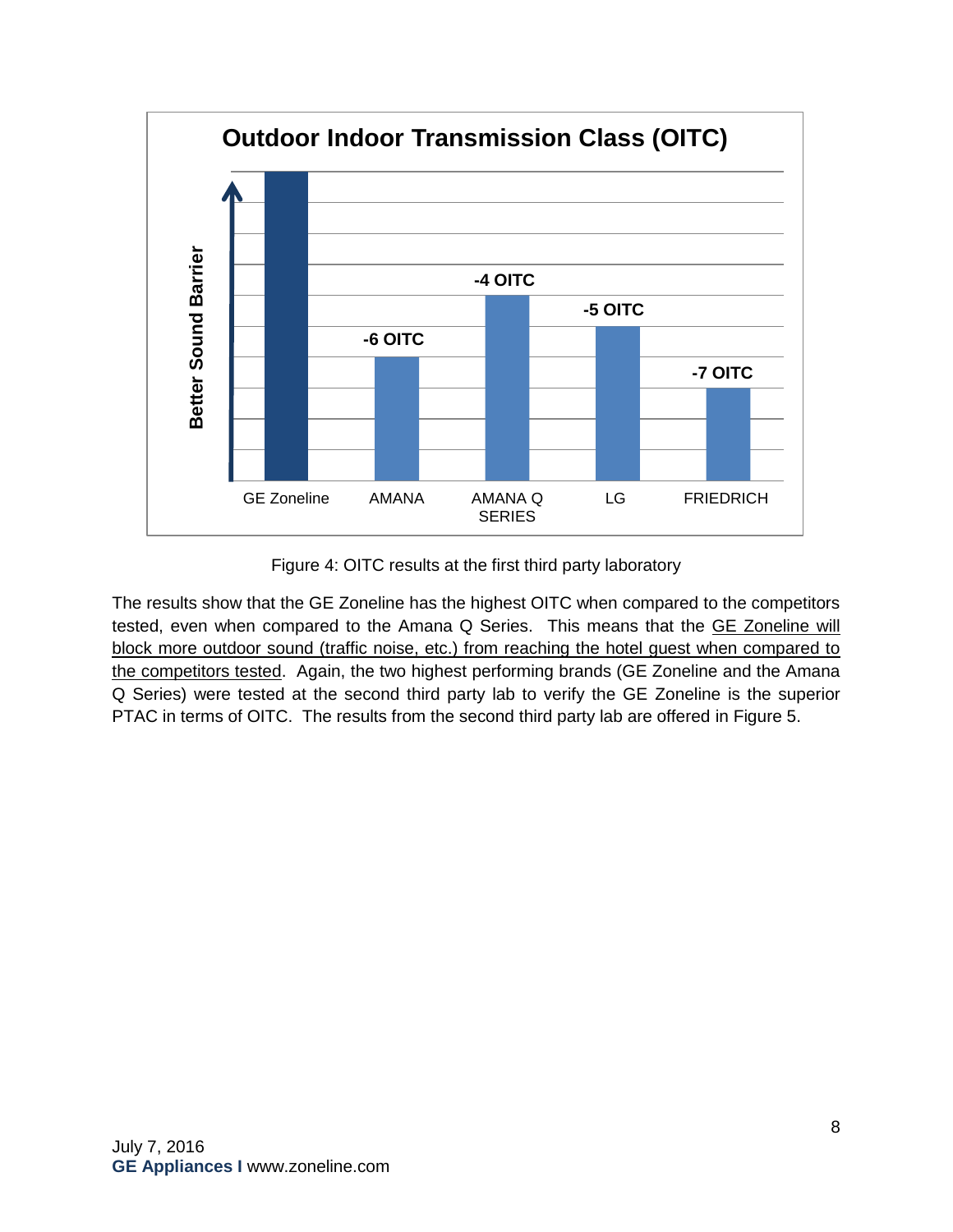

Figure 5: OITC results at second third party laboratory

Again, the GE Zoneline outperforms the Amana Q Series. Differences in OITC between labs are not uncommon and can be attributed to differences in laboratory setup and filler wall variation. There was no work done to correlate the two third party labs, but both labs are accredited to run ASTM E90 and confirm that the GE Zoneline is superior in OITC.

### <span id="page-8-0"></span>**Operational Sound Level**

PTAC operational sound is measured using AHRI 350 Standard for Sound Performance Rating of Non-ducted Indoor Air Conditioning and Heat Pump Equipment. Operational sound levels can be expressed in either sound pressure level or sound power level. There is a distinct difference between sound pressure and sound power. Sound pressure level is dependent on many factors including the distance in which the measurement is taken from the PTAC and the specific environment in which the measurement is taken (room construction materials, carpets, furniture, etc). On the contrary, sound power level does not depend on the location of the microphone or acoustic treatments in the room. It is dependent on the unit itself, which therefore makes sound power the preferred method of comparing PTAC sound levels. Figure 6 offers a common analogy to help understand the difference between sound pressure and sound power.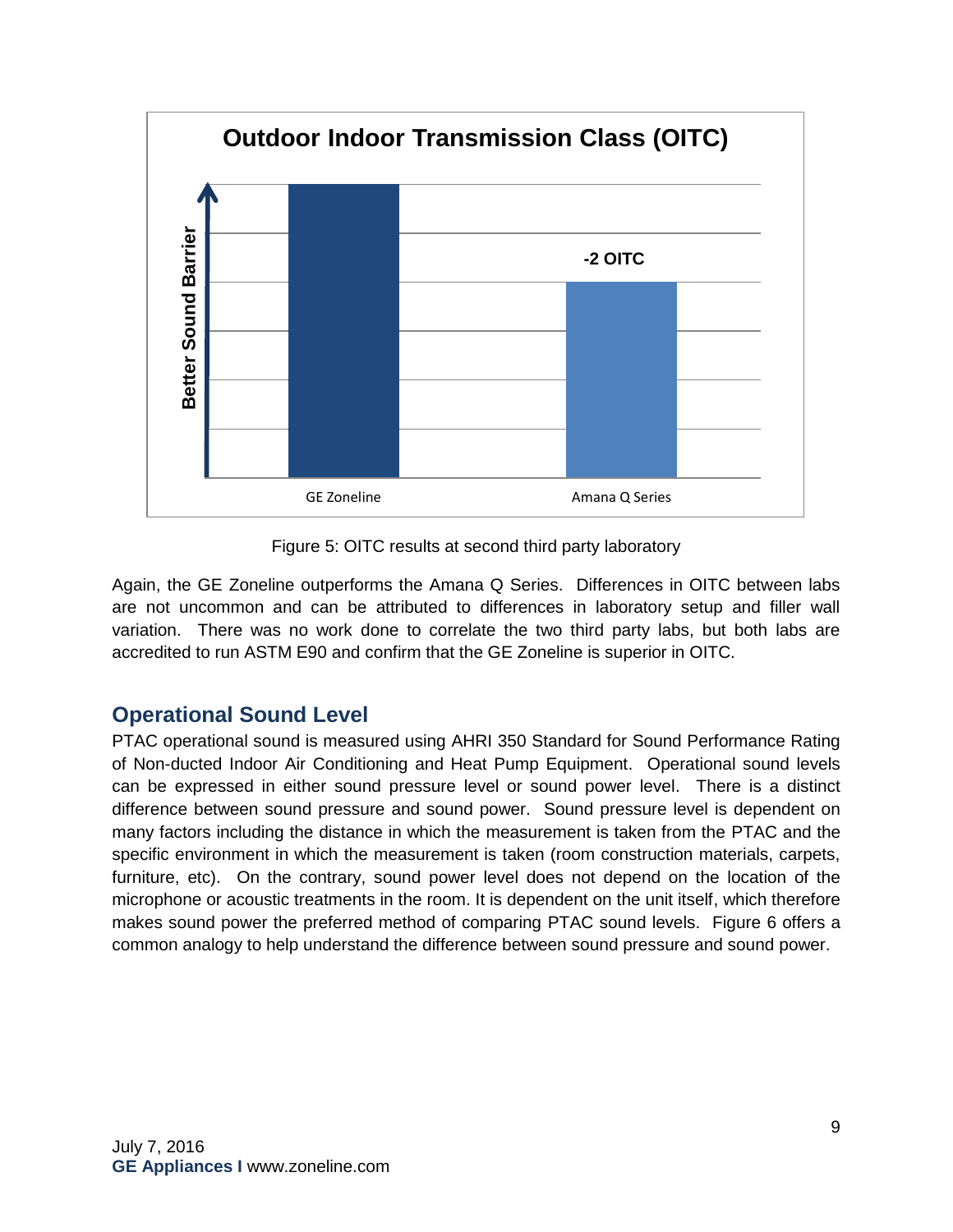

Figure 6: Analogy of sound pressure to temperature and sound power to electrical power

Using the analogy offered in Figure 6, the sound pressure in the room due to the PTAC operation is much like the temperature in the room, it will vary depending on where the measuring device (microphone or thermometer) is located. In this particular example, the PTAC is in heating mode, so the temperature will increase as you approach the PTAC, much like how the sound pressure will increase as you approach the PTAC. On the contrary, the sound power of the PTAC and the electrical power of the PTAC remain the same regardless of the measurement location. For this reason, it is ideal to compare two sound power levels, not sound pressure levels when comparing PTACs.

Sound power is typically expressed in units of decibels or dB. It is common to weigh the operational sound data to reflect how loud it would be for human hearing using a method called A-weighting. When a sound level is A-weighted it is called a dBA level. Lower dBA indicates that the human ear will perceive the sound as quieter. As stated earlier, AHRI 350 was conducted at the third party laboratory. During this test, the PTAC is installed in a filler wall much like in ASTM E90. Sound power results were averaged for the three PTACs tested for each manufacturer and rounded up to the nearest tenth. Figure 7 offers the results for operational sound power measured on the indoor side of the PTAC.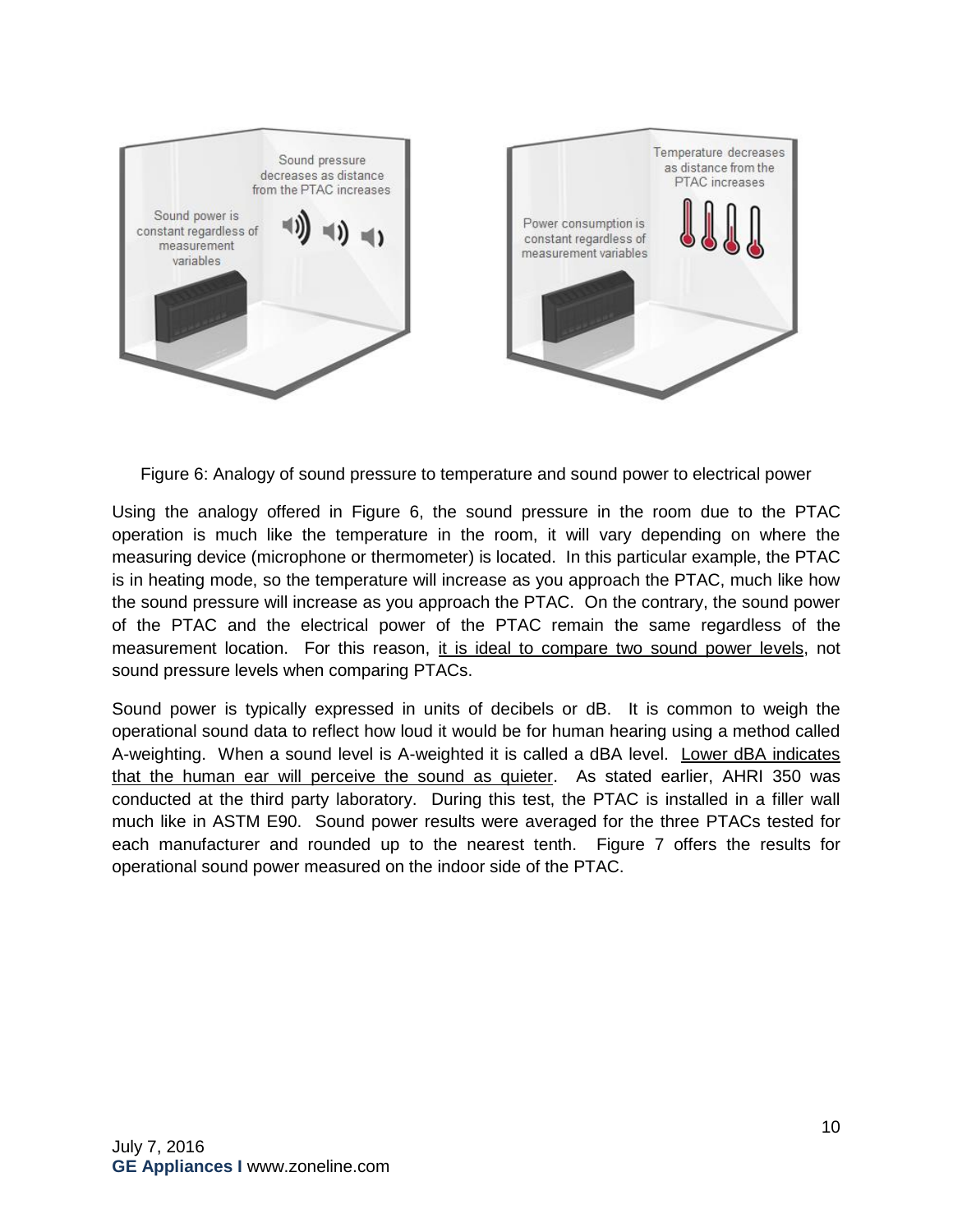

Figure 7: Operational sound power level results at the first third party laboratory

The results show that the GE Zoneline has a lower A-weighted sound power level than the competitors tested. This means that while in High Cool operation, the GE Zoneline will sound quieter to the hotel guest. As with the transmission loss testing, additional testing at a second third party was conducted comparing the GE Zoneline sound power to the Amana Q Series. The results are shown in Figure 8.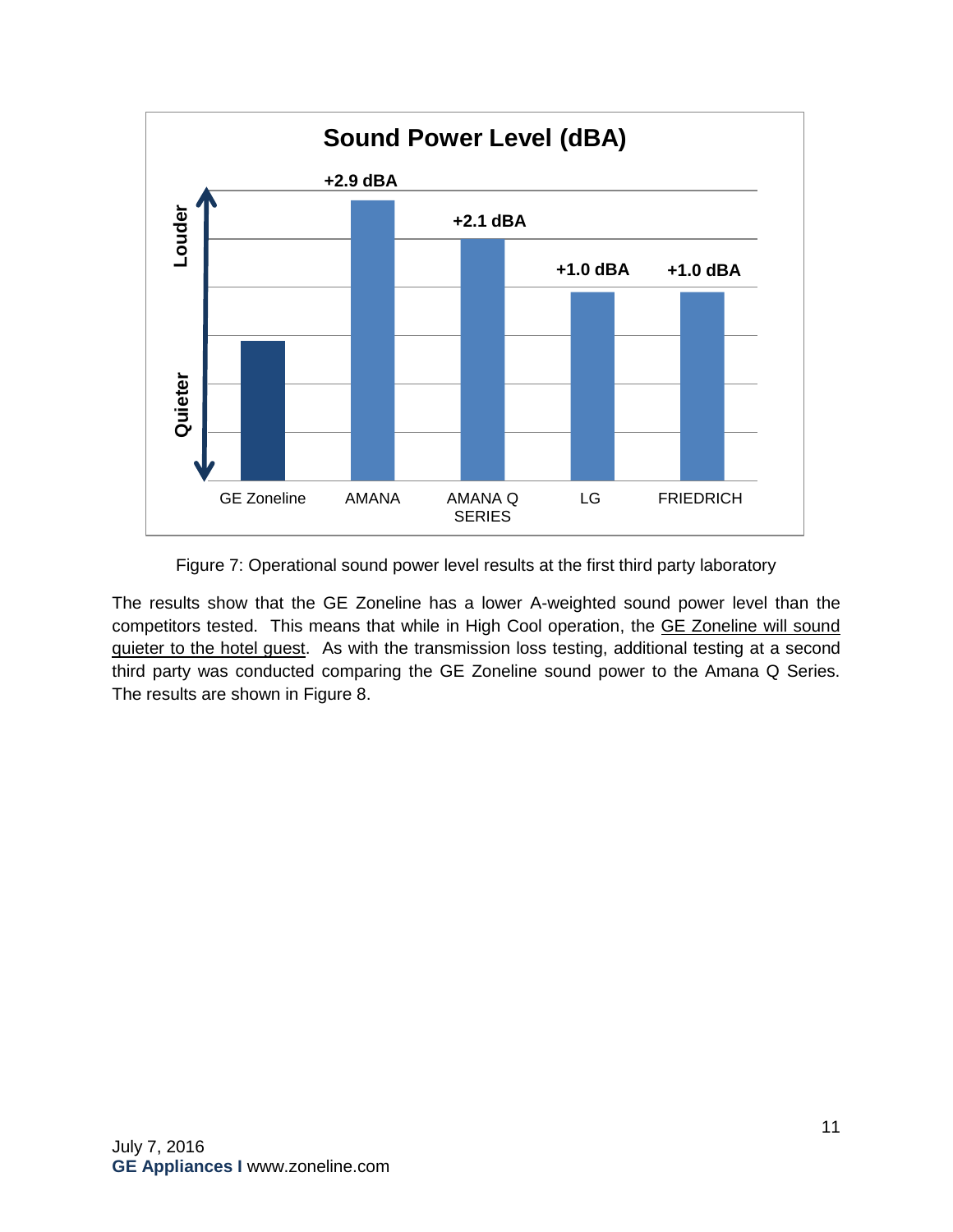



The results at the second third party laboratory, again, confirm that the GE Zoneline is quieter than the competition tested.

## <span id="page-11-0"></span>**Sound Quality**

In addition to quantifiable acoustics performance parameters like STC, OITC and dBA, a principal component of acoustic performance is sound quality. Sound quality refers to the subjective evaluation of the sound of the PTAC. To evaluate sound quality, the GE Zoneline and an Amana PTAC were placed in neighboring hotel rooms of comparable layout in a SpingHill Suites (10101 Forest Green Blvd, Louisville, KY 40223). A sound jury was conducted in which approximately 200 people of varying ages were asked to evaluate the PTAC for acoustics. The sound jury was conducted as a blind study to eliminate any bias. During the sound jury, the units went through a series of operating modes including start-up, high-cool, lowcool, high-heat pump and low heat pump. Participants rated the sounds and were asked questions like "Do you find any of these sounds displeasing?" and "Would you be happy with your stay at this hotel?" The study was conducted on all 4 capacities offered by GE (7,000 BTU, 9,000 BTU, 12,000 BTU, and 15,000 BTU) on both air conditioners and heat pump models. To ensure fair comparison, the juries were conducted such that equal capacity units were compared to one another. GE Zoneline was rated better for sound quality when compared to the Amana PTAC in 63% of tests. On the contrary, the Amana PTAC was only preferred over the GE Zoneline in 8% of tests. It is clear from the results that the GE Zoneline has preferable sound quality when compared to the Amana PTAC.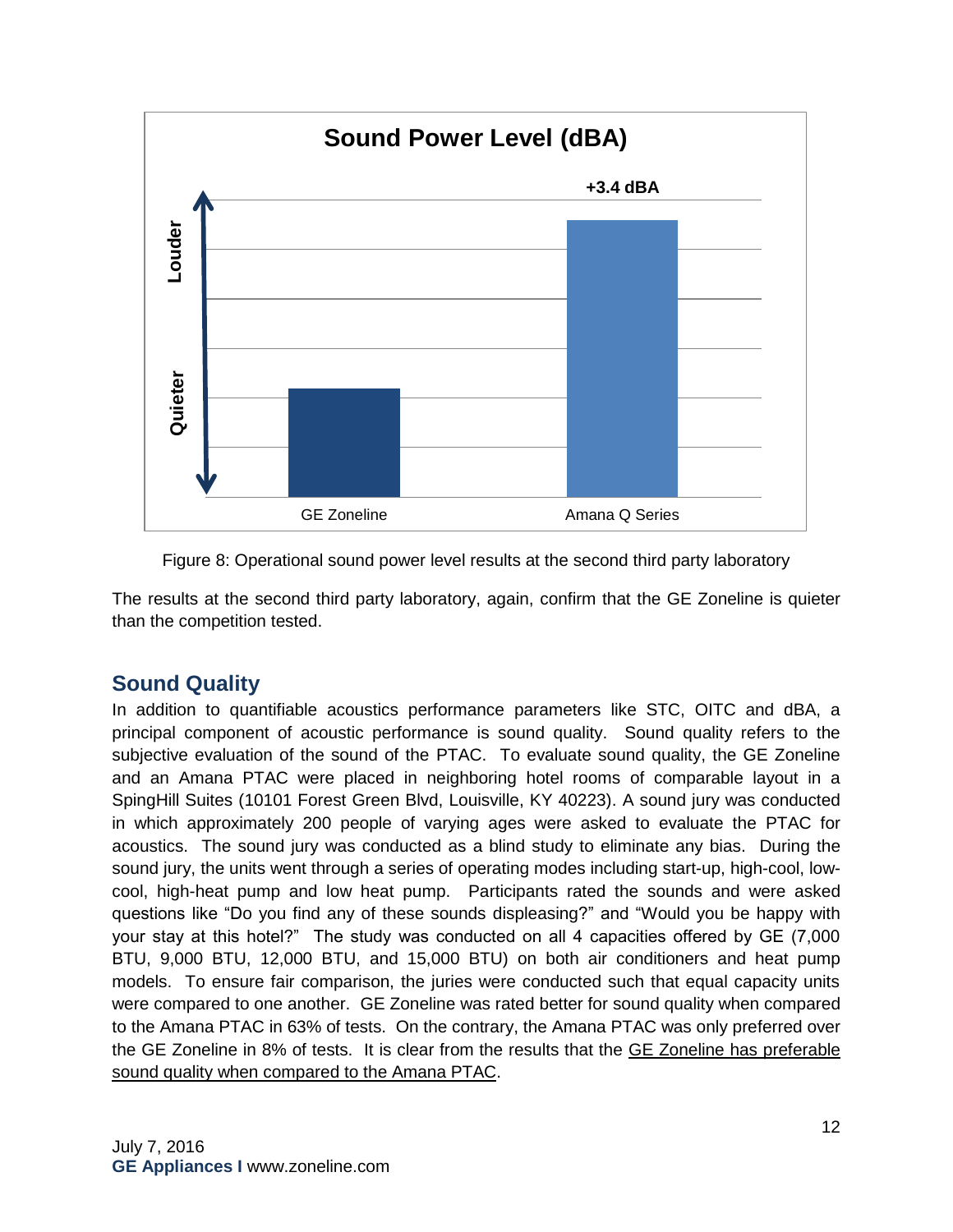## <span id="page-12-0"></span>**Conclusion**

Sound is a vital characteristic when evaluating PTAC performance and plays a major role in the guest experience in a hotel setting. The third party results prove that the GE Zoneline is superior in both transmission loss and operational sound level when compared to competitor PTACs in the marketplace. This means that the GE Zoneline will block more outdoor noise and operate quieter than the competitor PTACs tested. In addition, a blind jury of approximately 200 individuals chose the GE Zoneline to have preferable sound when compared to the Amana brand PTAC. The results from this extensive study prove that the GE Zoneline offers the best acoustic performance compared to the leading competition.